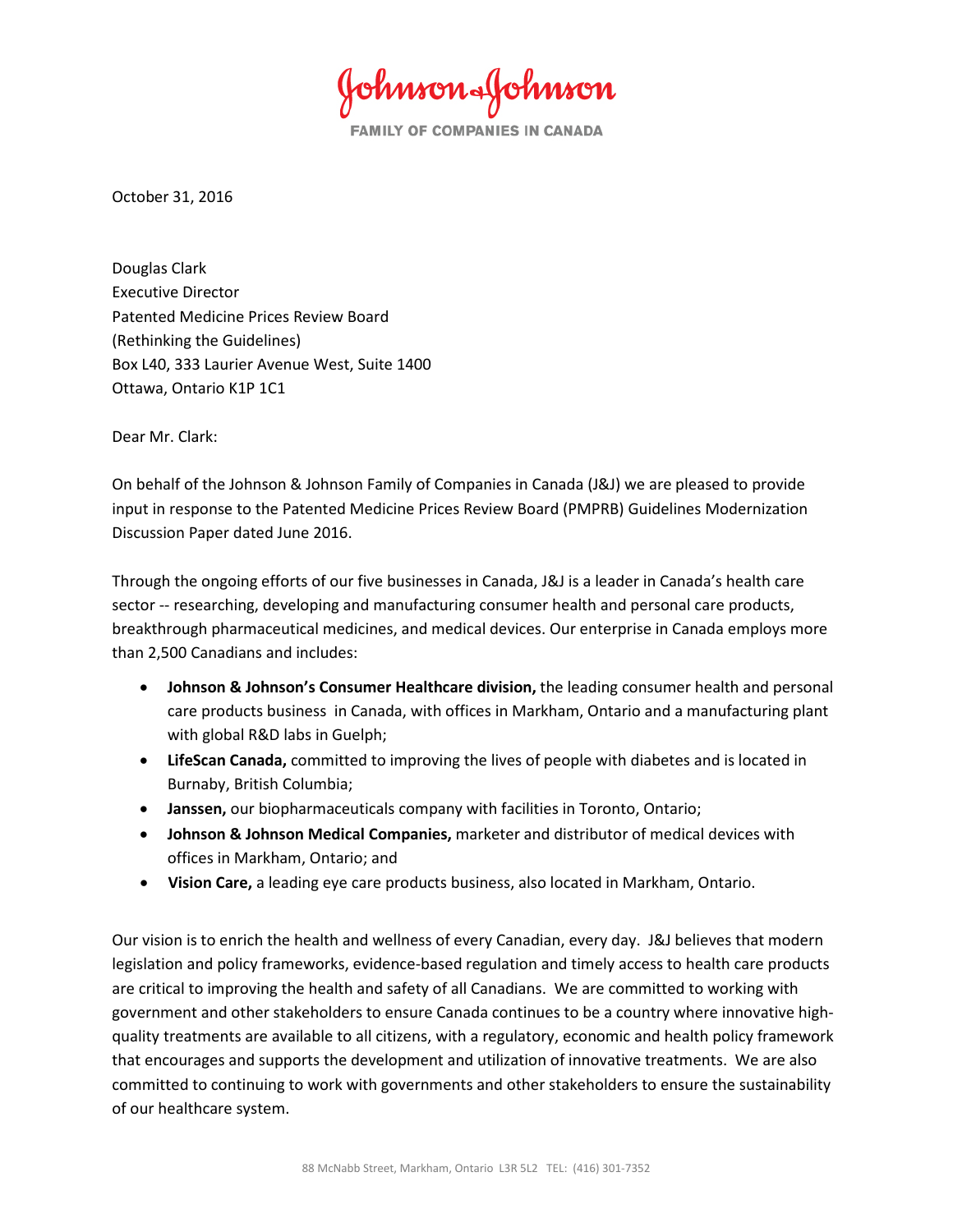J&J is committed to public policies that enable increased competitiveness, advance innovation to improve the health of Canadians and make life-changing and sustainable differences in human health. J&J is the largest and most diversified healthcare company in the world; as such we have important breadth and depth of knowledge and experience to help inform healthcare policy.

PMPRB is responsible for ensuring prices of innovative medicines in Canada are not excessive. PMPRB exercises this role through the assessment and regulation of patented pharmaceutical prices. These assessments may not only include traditional prescription medicines, but also technologies such as medical devices that may contain a drug, over the counter medications and other products developed and marketed by J&J. While the PMPRB most frequently interacts with Janssen Inc., the pharmaceutical company of J&J, some of our other businesses are currently or may in the future have interactions with the PMPRB, including our Johnson & Johnson Consumer Healthcare Division, Johnson & Johnson Medical Companies and VisionCare.

For more than 20 years, the PMPRB has reported that prices for patented medicines have met the objectives set for the program:

- Prices in Canada for patented medicines have been below median international prices; and
- Prices of patented medicines increased by 0.1% in 2015 and have never increased by more than the rate of inflation for over 20 years; and
- The vast majority of prices for patented medicines are compliant with the Guidelines and when they are not, PMPRB has been successful in lowering the price and/or requiring the payment of excessive revenues as permitted under the *Patent Act* (Canada)

Policies of other levels of government and market forces have also contributed to this pricing performance, including HTA assessments, cost containment measures and negotiated contracts.

In view of the significant changes in drug pricing and reimbursement in recent years, we understand the desire of the PMPRB to review its policies to ensure they remain current in the Canada's dynamic healthcare environment. But given the complexity and interconnectedness of the many stakeholders involved in the healthcare system, we believe it is also important to ensure that any policy changes are clearly supported by evidence and that they do not impinge on the responsibilities of other players in the system or have detrimental unintended consequences on our health care system as a whole. Above all, as a statutory administrative tribunal, it is incumbent on the PMPRB to ensure any changes are grounded in the policy and legislated mandate of the PMPRB - to encourage the introduction of new technologies to improve the health of Canadians at prices that are not excessive.

The PMPRB Strategic Plan of 2015 and the more recent Discussion Paper explore potential changes to PMPRB's role in light of the changing reimbursement environment in Canada. It is suggested that the PMRPB move away from assessing 'excessive' price and instead determine 'affordable' price. As described in the Janssen submission to PMPRB, this is not within the legal scope of the *Patent Act* and cannot be changed without debate in Parliament and should not be pursued without a thorough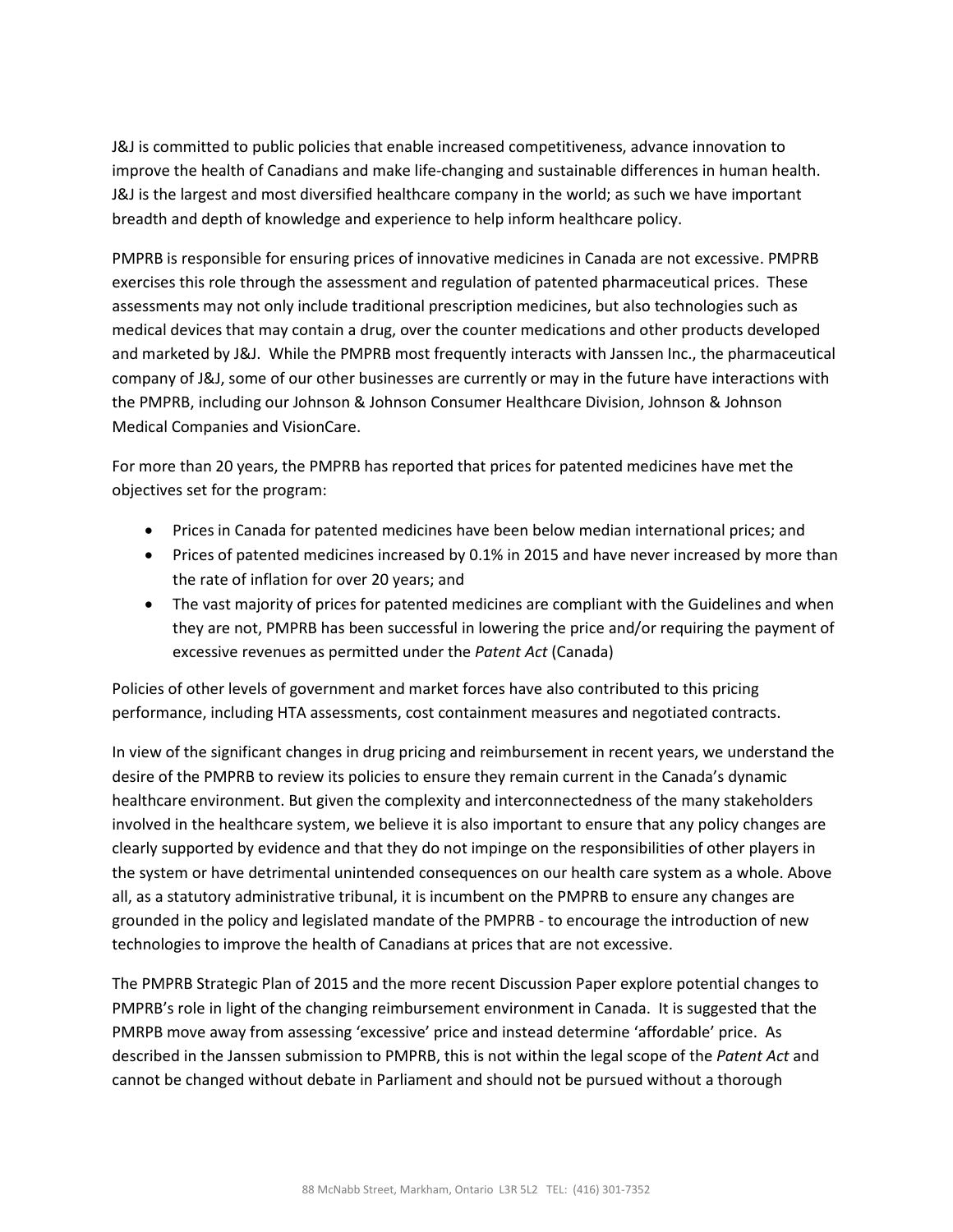consideration of the impact on the entire system that impacts the introduction of new technologies in Canada.

As a broad-based health company, we develop and manufacture products that help Canadians live healthy lives across a wide spectrum, from over-the-counter medicines to artificial hips to blood glucose monitoring devices. Therefore, we have a particular focus on ensuring the healthcare system is able to provide optimal healthcare and healthcare products to Canadians. We also feel, as you do, that regulatory resources should be used in a way that focuses on solutions that have a positive impact on the healthcare system, while ensuring that the same solutions do not result in negative or unintended consequences to the larger system.

For example, the current guidelines and regulatory focus are not suitable for all patented drugs, particularly with respect to over-the-counter (OTC) drugs that involve very different product selection processes (direct to consumer) and competitive market dynamics. For the most part, patented OTC products are not reimbursed, yet they are an affordable, out-of-pocket cost paid by almost everyone. OTC drug products are sold in a highly competitive consumer products environment where price is moderated through typical market dynamics.

Even though patented OTCs are currently regulated by PMPRB on a complaints basis only, there is still a considerable amount of administrative burden required to manage these complaints. The OTC market is highly competitive and is characterized by seasonal price movements and ad hoc competitive pricing campaigns. Most products in this market are not patented, and therefore, are not subject to the PMPRB's oversight. The complex PMPRB rules impose not only a regulatory reporting burden on patented OTC products, but also put real constraints on the ability to adjust price quickly, such as offering special discounts or other benefits in response to dynamic market conditions.

Health Canada has proposed that OTC drugs be categorized as self-care products within the Consumer Health Products legislative framework, encompassing OTC drugs, natural health products and cosmetics. Similar to the waiving of PMPRB rules for natural health products we would like to see PMPRB rules waived for self-care products. In the interim, and in consideration of the nature of self-care market dynamics, we think that it would be appropriate to allow full price discount recovery and full inflation adjustment without an annual cap. Similarly, international price comparisons are not appropriate in the highly competitive OTC market.

With that in mind, reducing regulation on patented OTC medicines should not be seen as a quid pro quo for increasing the focus on single source and highly innovative drugs. Any changes affecting the latter group should only be considered in light of clear evidence that they are required and will be effective to achieve their intended purpose. The PMPRB currently applies rigorous regulatory oversight over these products and has been able to achieve high rates of compliance under the current regime. The PMPRB needs to work more collaboratively with all stakeholders to ensure that any changes to the PMPRB Guidelines do not limit access for Canadians to the most innovative healthcare technologies. Access to innovation has been clearly demonstrated to improve patient and population health and reduce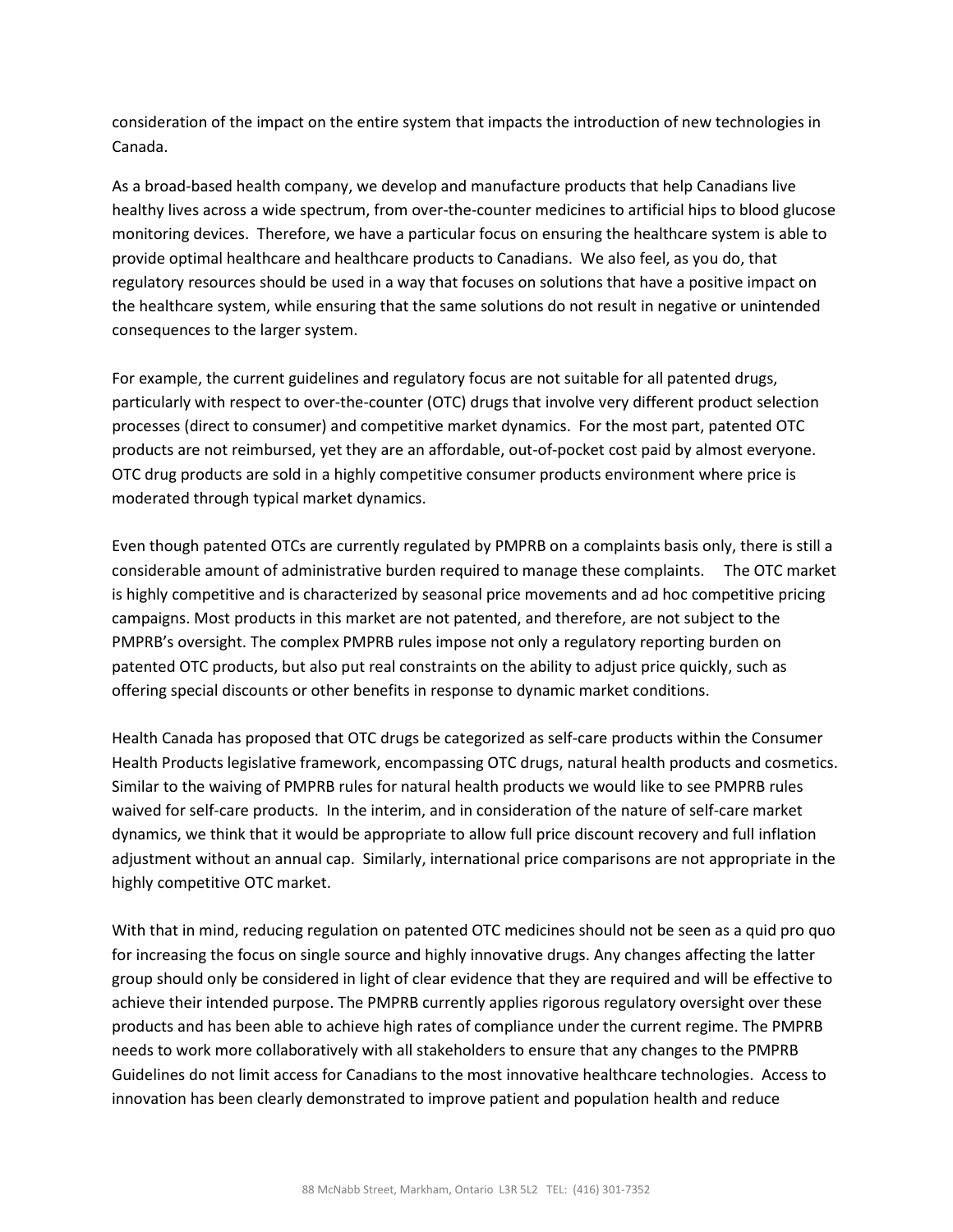healthcare costs. Healthcare innovation is not simply a line item in a budget, but if offers great value to the system and, most importantly, to patients.

A second area of focus for the PMPRB that has broader implications for the healthcare system is the concept of differential pricing. While the PMPRB identifies a maximum 'non-excessive' price, many payers and customers may pay different prices below this threshold. This is usually due to contracts and agreements negotiated with different customers, such as public payers, private payers, hospitals, clinics, GPOs. The same dynamics are also applicable to OTC drugs. Agreements with different customers, offering different prices based on factors such as a customer's purchasing volume or other conditions of sale are normal practice in a wide variety of industries. In its Discussion Paper, the PMPRB has suggested that using differential pricing strategies is a form of 'excessive' pricing. This is clearly not the case if all customers are paying a price below the PMPRB ceiling. Removal of the ability to negotiate agreements with differential pricing would make it difficult to provide appropriate value to different customers, resulting in higher prices for some.

The PMPRB has stated that it wishes to decrease regulation on those technologies where there is competition. The Discussion Paper recognizes that there is less need for price regulation in more competitive segments of the market. Since confidential contracting and agreements are part of the competitive market dynamics that keep prices in check across the healthcare system, it is unclear how removing the ability to enter into such contracts would help ensure prices are not excessive.

As a major funder of healthcare research and development (R&D) in Canada, J&J is proud to enable new innovations designed to optimize health for Canadians. Our JLABS facility, which opened earlier this year at the MaRS Centre in Toronto, is a leading example of the most up-to-date approaches to health care innovation. A collaboration among J&J, The University of Toronto, MaRS Discovery District, the Government of Ontario and others, the 40,000-square foot facility provides entrepreneurs with access to highly specialized tools and skills building programs to design and develop smart health technologies.

The current focus on short-term cost containment in health raises concerns not only from a health outcomes perspective, but also from the perspective of research funding in Canada. Canadian researchers and innovators in the health technology industry will struggle even more to obtain the necessary investments in Canadian R&D if the value of innovations are not recognized and funded by the health system in Canada. The Prime Minister and the federal Ministry of Innovation, Science and Economic Development (ISED) have set a clear priority on an Innovation Agenda for Canada, including innovation in the life sciences sector. The Finance Minister has a broader focus on economic growth. Together these policies represent a coherent and forward-looking strategy for future economic development in Canada based on technological innovation. The PMPRB needs to collaborate not only with colleagues in the Ministries of Health, but also with the Ministries responsible for Innovation and Finance, both federally and provincially, to ensure that any changes to the pricing of patented medicines in Canada do not hamper the Innovation Agenda and growth objectives.

For example, the PMPRB has suggested that it may stop recognizing the value of a product's level of